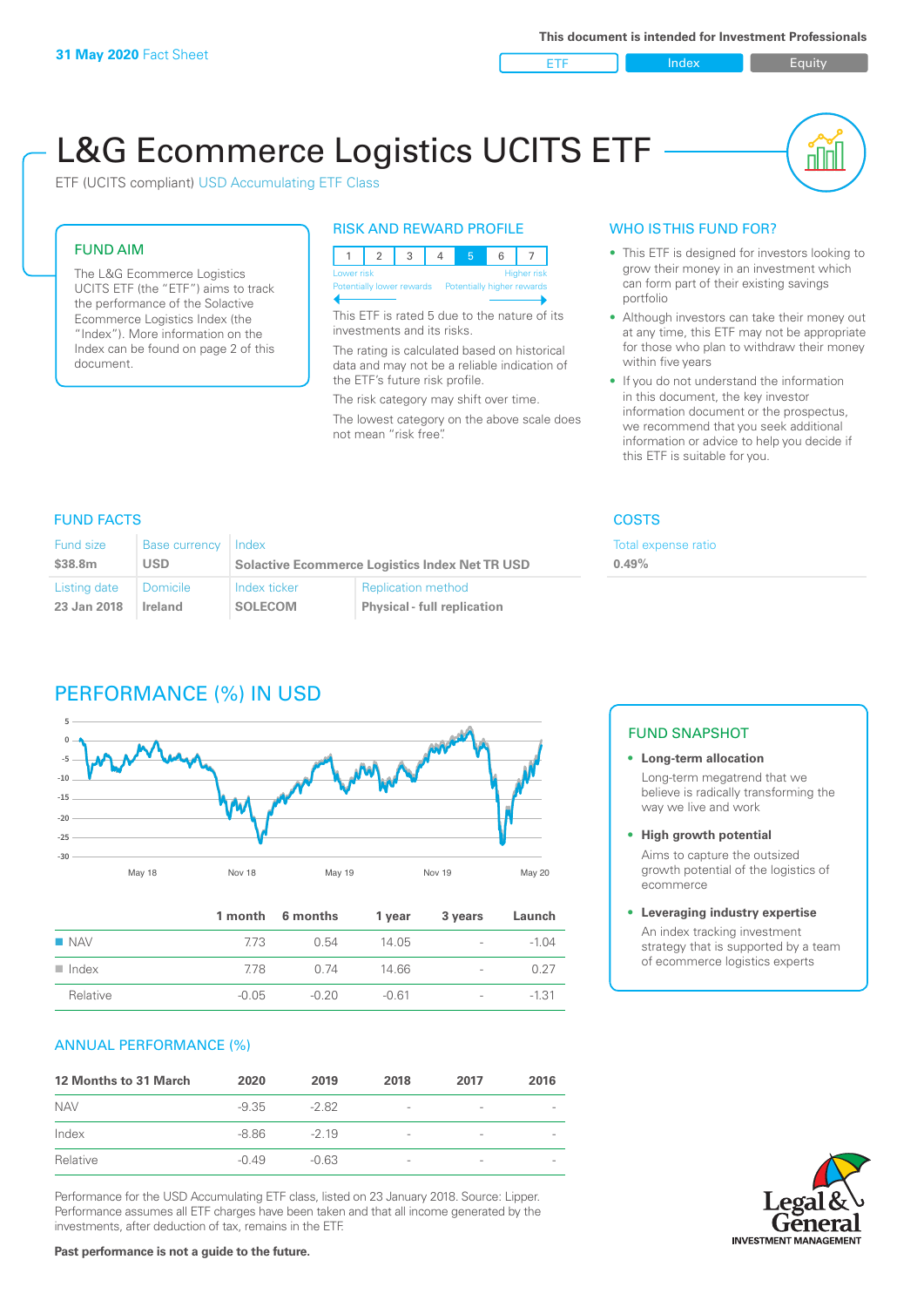# L&G Ecommerce Logistics UCITS ETF

ETF (UCITS compliant) USD Accumulating ETF Class

# INDEX BREAKDOWN

The breakdowns below relate to the Index. The ETF's portfolio may deviate from the below. All data source LGIM unless otherwise stated. Totals may not sum to 100% due to rounding.



### SECTOR (%)

| $\blacksquare$ Industrials | 55.3 |
|----------------------------|------|
| ■ Consumer Discretionary   | 25.0 |
| Information Technology     | 15.0 |
| ■ Consumer Staples         | 2.5  |
| $\blacksquare$ Financials  | 23   |
|                            |      |



| ■ USD              | 39.9 |
|--------------------|------|
| $\blacksquare$ JPY | 18.5 |
| <b>EUR</b>         | 16.6 |
| $\blacksquare$ DKK | 5.3  |
| $H$ HKD            | 4.6  |
| $\Box$ GBP         | 3.9  |
| CAD                | 3.1  |
| $K$ KRW            | 2.9  |
| NZD                | 2.8  |
| CHF                | 2.4  |
|                    |      |

■ Top 10 constituents 32.9%  $\blacksquare$  Rest of Index 67.1% No. of constituents in Index 36

### TOP 10 CONSTITUENTS (%)

| Ocado                    | 3.9 |
|--------------------------|-----|
| Zalando                  | 3.8 |
| Manhattan Associates     | 3.7 |
| eBay                     | 3.3 |
| JD.com                   | 3.1 |
| <b>Descartes Systems</b> | 3.1 |
| <b>XPO Logistics</b>     | 3.1 |
| Synnex                   | 3.0 |
| Hitachi Transport System | 3.0 |
| Amazon                   | 29  |
|                          |     |

## INDEX DESCRIPTION

The Index aims to track the performance of a basket of stocks of logistics service providers and technology companies who are engaged in ecommerce.

The Index is comprised of companies which are publically traded on various stock exchanges around the world that provide (i) "logistics" services (i.e. the warehousing of goods or the fulfilment and delivery of goods) or (ii) software solutions to companies that provide logistic services in connection with "ecommerce" (i.e. the buying and selling of goods on the internet). A company is only eligible for inclusion in the Index if (1) it is of a sufficient size (determined by reference to the total market value of the proportion of its shares that are publically traded) and (2) it is sufficiently "liquid" (a measure of how actively its shares are traded on a daily basis).

The universe of companies out of which the Index selection is made is refreshed annually in April. However, the Index is reconstituted semi-annually in April and October in accordance with the full selection criteria and all companies are equally weighted within the Index. On a monthly basis, the weight of each company is assessed and, if any of them exceeds 15% of the Index, the weights of all companies are adjusted so that they are again equally weighted within the Index.

### INVESTMENT MANAGER

GO ETF Solutions LLP is the investment manager for each of the exchange traded funds (ETFs) issued by Legal & General UCITS ETF Plc and is responsible for the day-to-day investment management decisions for this ETF. The team is highly experienced with respect to all aspects relating to the management of an ETF portfolio, including collateral management, OTC swap trading, adherence to UCITS regulations and counterparty exposure and monitoring.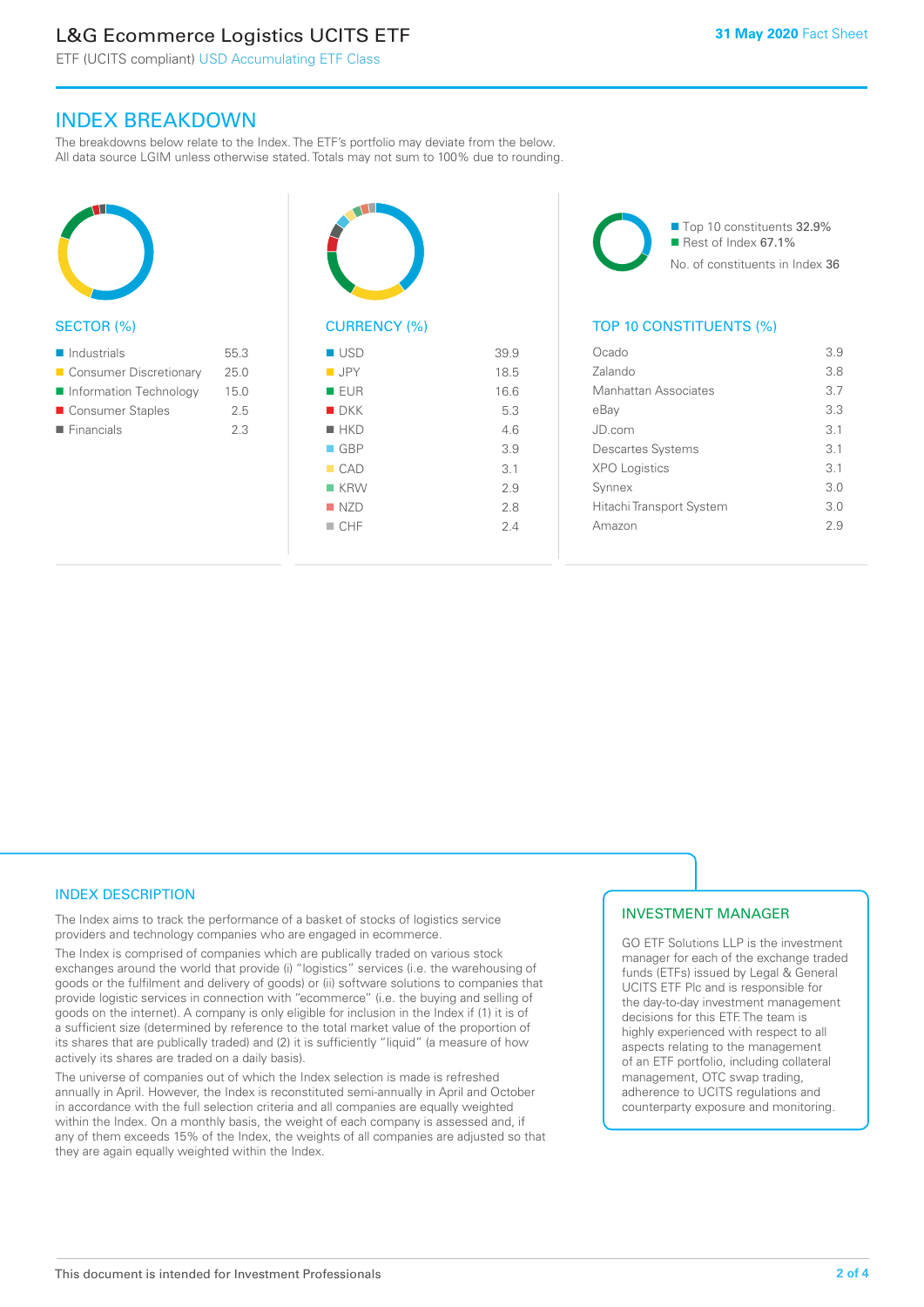# L&G Ecommerce Logistics UCITS ETF

ETF (UCITS compliant) USD Accumulating ETF Class

### KEY RISKS

- The value of an investment and any income taken from it is not guaranteed and can go down as well as up; you may not get back the amount you originally invested.
- An investment in the ETF involves a significant degree of risk. Any decision to invest should be based on the information contained in the relevant prospectus. Prospective investors should obtain their own independent accounting, tax and legal advice and should consult their own professional advisers to ascertain the suitability of the ETF as an investment.
- The value of the shares in the ETF is directly affected by increases and decreases in the value of the Index. Accordingly the value of a share in the ETF may go up or down and a shareholder may lose some or the entire amount invested.
- The ETF's ability to closely track the Index will be affected by its ability to purchase and/or sell the Index constituents and any legal or regulatory restrictions or disruptions affecting them.
- The ETF's ability to closely track the Index will also be affected by transaction costs and taxes incurred when adjusting its investment portfolio generally and/ or to mirror any periodic adjustments to the constituents of the Index. There can be no certainty that ETF shares can always be bought or sold on a stock exchange or that the market price at which the ETF shares may be traded on a stock exchange will reflect the performance of the Index.
- The ETF is subject to the risk that third party service providers (such as a bank entering into swaps with the ETF or the ETF's depositary) may go bankrupt or fail to pay money due to the ETF or return property belonging to the ETF.
- As the Index includes micro, small and medium-sized publicly traded companies, the ETF is subject to the risk that such companies may be more vulnerable to adverse business or economic events and greater and more unpredictable price changes than larger companies or the stock market as a whole.
- Companies that provide logistics services or software solutions to logistic service providers in connection with ecommerce are particularly vulnerable to changes in business cycles and general reductions in consumer spending resulting from recession or other economic factors. Such factors could lead to a decline in the value of the companies represented in the Index and therefore the ETF.

For more information, please refer to the key investor information document on our website **Z** 

### TRADING INFORMATION

| <b>Exchange</b>           | <b>Currency ISIN</b> |              | <b>SEDOL</b>   | <b>Ticker</b> | Bloomberg |
|---------------------------|----------------------|--------------|----------------|---------------|-----------|
| London Stock Exchange USD |                      | IE00BF0M6N54 | BFOM6N5 ECOM   |               | ECOM LN   |
| London Stock Exchange GBP |                      | IE00BF0M6N54 | <b>BF0M776</b> | <b>FCOG</b>   | FCOG IN   |
| Deutsche Börse            | EUR                  | IE00BF0M6N54 | <b>BF0M798</b> | FTI H         | ETLH GY   |
| Borsa Italiana            | <b>FUR</b>           | IE00BF0M6N54 | <b>BF0M787</b> | <b>FCOM</b>   | ECOM IM   |
| NYSE Euronext             | <b>FUR</b>           | IF00BF0M6N54 | BF0M7B0        | ECOM.         | FCOM NA   |

The currency shown is the trading currency of the listing.



### SPOTLIGHT ON LEGAL & GENERAL INVESTMENT MANAGEMENT

We are one of Europe's largest asset managers and a major global investor, with assets under management of €1,411.7 billion (as at 31 December 2019). We work with a wide range of global clients, including pension schemes, sovereign wealth funds, fund distributors and retail investors.

Source: LGIM internal data as at 31 December 2019. The AUM disclosed aggregates the assets managed by LGIM in the UK, LGIMA in the US and LGIM Asia in Hong Kong. The AUM includes the value of securities and derivatives positions.

# COUNTRY REGISTRATION



# TO FIND OUT MORE



### **Index Disclaimer**

The L&G Ecommerce Logistics UCITS ETF (the "ETF") is not sponsored, promoted, sold or supported by Solactive AG. Nor does Solactive AG offer any express or implicit guarantee or assurance either with regard to the results of using the Index and/or Index trade mark or the Index price, at any time or in any other respect.

The Solactive eCommerce Logistics Index Net Total Return (the "Index") is calculated and published by Solactive AG. Solactive AG uses its best efforts to ensure that the Index is calculated correctly. Irrespective of its obligations towards Legal & General UCITS ETF Plc, Solactive AG has no obligation to point out errors in the Index to third parties including, but not limited to, investors and/or financial intermediaries of the ETF. Solactive AG does not guarantee the accuracy and/or the completeness of the Index or any related data, and shall not have any liability for any errors, omissions or interruptions therein.

Neither publication of the Index by Solactive AG, nor the licensing of the Index or Index trade mark, for the purpose of use in connection with the ETF, constitutes a recommendation by Solactive AG to invest capital in said ETF nor does it, in any way, represent an assurance or opinion of Solactive AG with regard to any investment in this ETF. In no event shall Solactive AG have any liability for any lost profits or indirect, punitive, special or consequential damages or losses, even if notified of the possibility thereof.